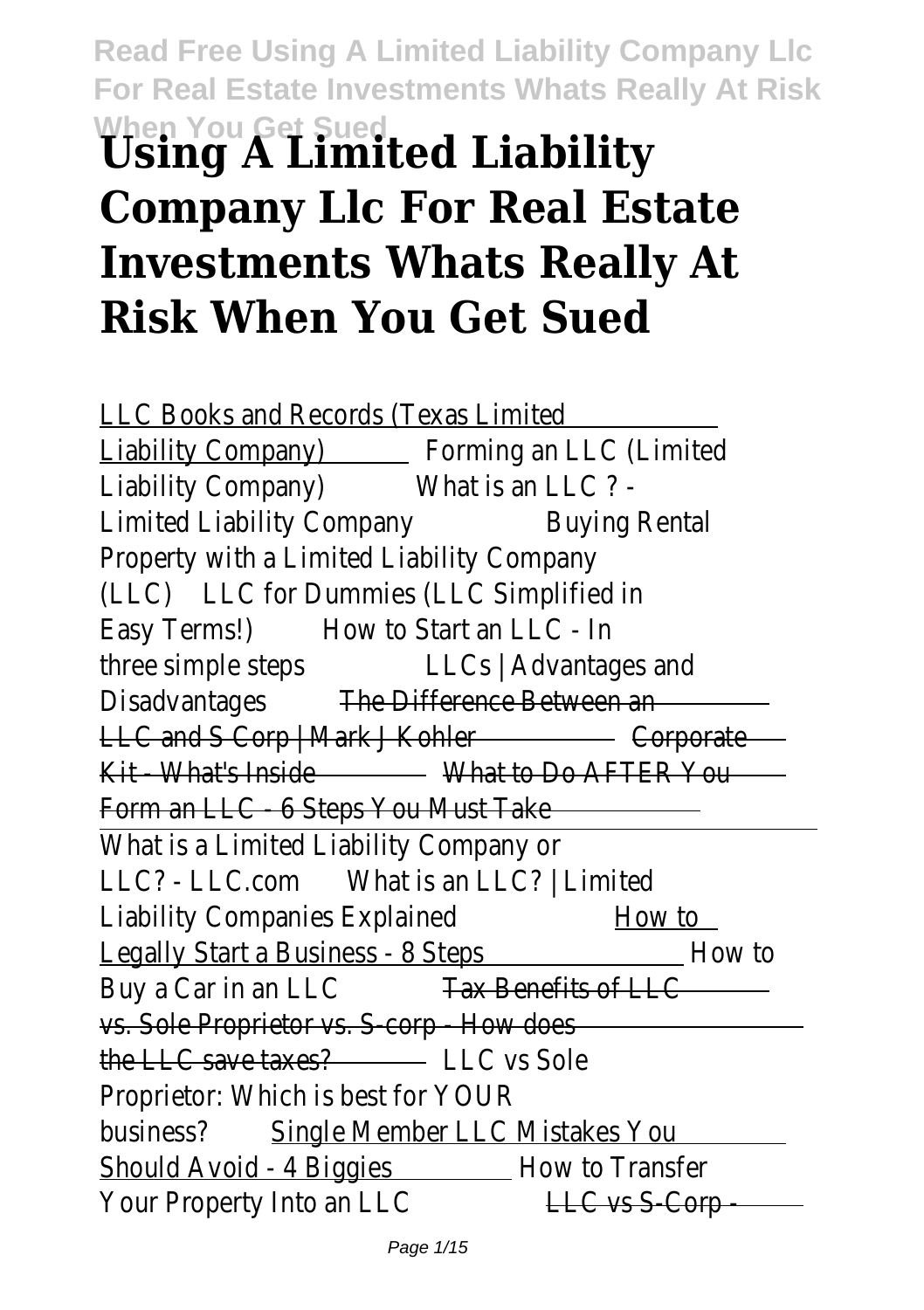What You Need to Know - Should You Get an LLC For Your Real Estate Business? 7 Record Keeping Tips for Small Business Owners Tax Difference between LLC and S-Corp - LLC vs. S Corporation explanation (FREELANCE TAX \u0026 1099 Tax) What Are the Record-keeping Requirements for an  $11C$ ?

[2] Should A Band Form An LLC (Limited Liability Company) How to File an LLC in-Texas. Tax Benefits of using an LLC in Real Estate Investing | Eric Freeman, Beach Fleischman 
Gerporations and limited liability | Taxes | Finance \u0026 Capital Markets | Khan Academy – How to Set Up an LLC for your Author Business | Career Author Tips for Self-Publishing and Beyond! How to Do the Accounting for an LLC (2020) Advantages of LLC (Why You Should Form an LLC) Using A Limited Liability Company

Check what a private limited company is ; How you set up your business depends on what sort of work you do. It can also affect the way you pay tax and get funding.

Set up a limited company: step by step GOV.UK

A limited liability company (LLC) is a business structure in the United States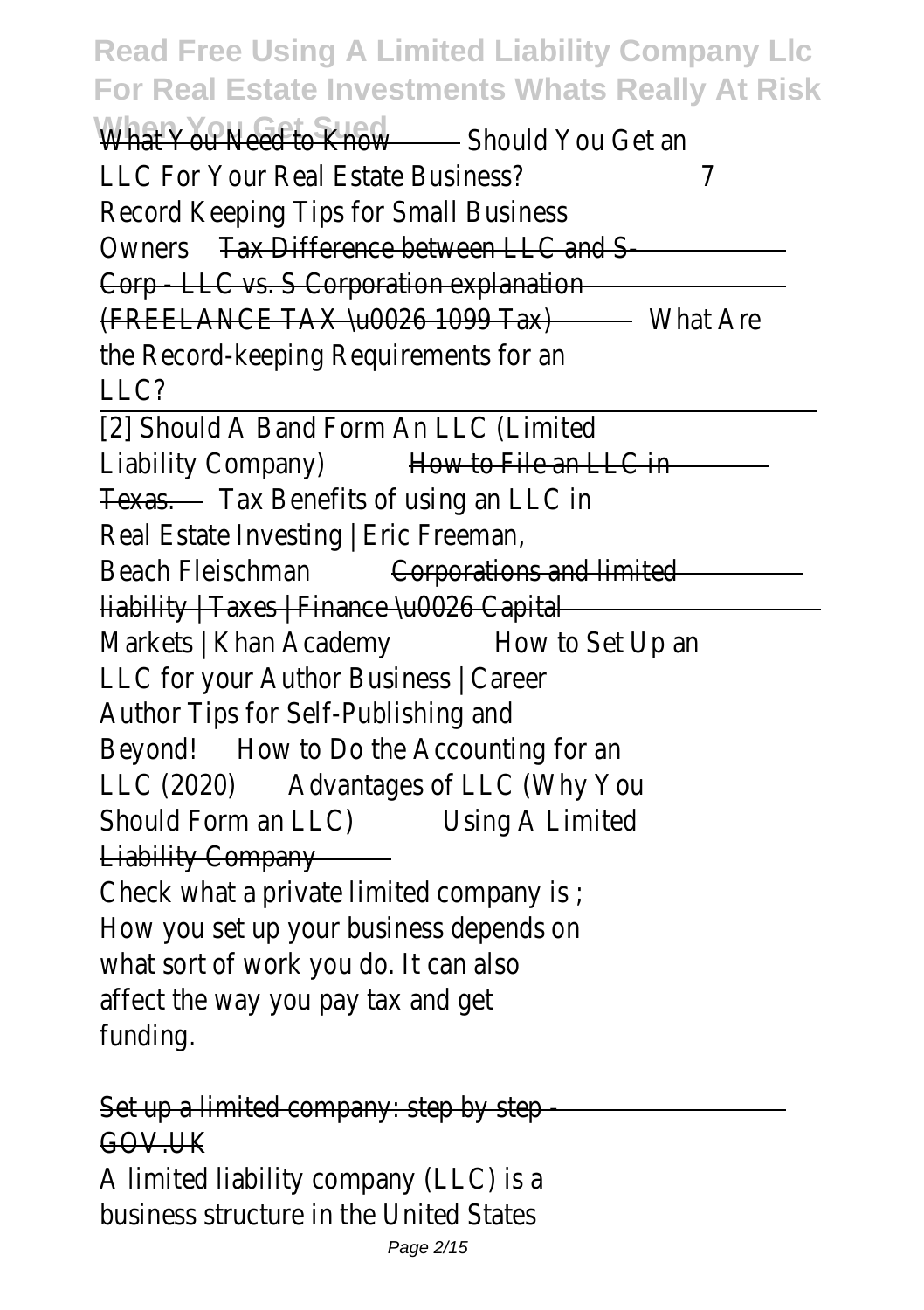Whereby the owners are not personally liable for the company's debts or liabilities. Limited liability companies are

Limited Liability Company (LLC) Definition Because a limited company is a distinct entity from its owners, it may be a little easier for a company to secure business loans and investment. A limited company may benefit from tax advantages....

What does it mean to be a 'limited' company? - Companies House In addition, limited liability companies have become the preferred vehicle for creating bankruptcy remote entities in many financing transactions, which may also feature mezzanine financing arrangements in which the equity interests in the limited liability company is the mezzanine secured party's primary collateral.

Using Limited Liability Company Interests and Limited Limited liability is a type of legal structure for an organization where a corporate loss will not exceed the amount invested in a partnership or limited liability company (LLC). In other words

Page 3/15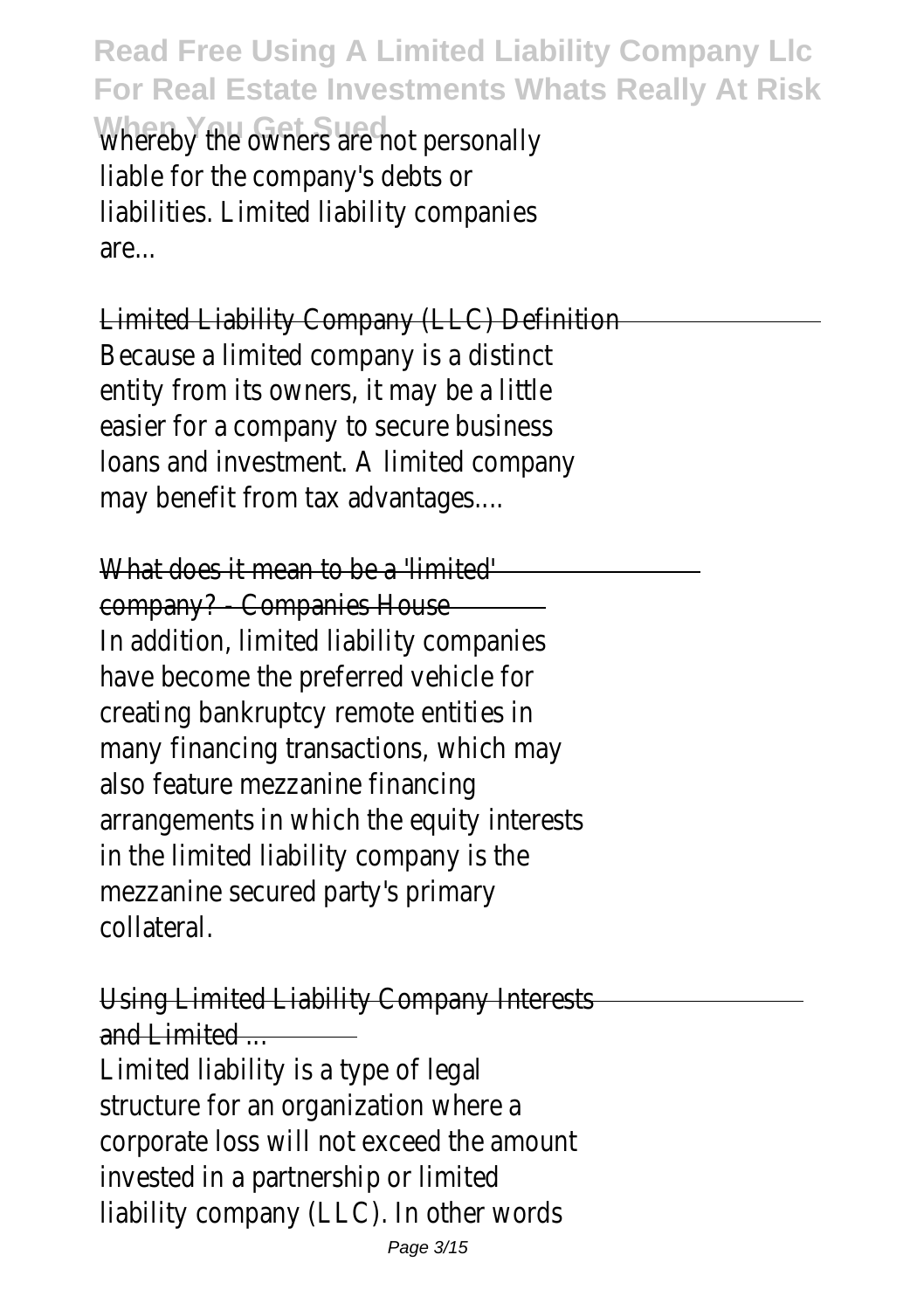Limited Liability Definition investopedia.com

A limited company has special status in the eyes of the law. These types of company are incorporated, which means they have their own legal identity and can sue or own assets in their own right....

Limited companies - Forms of business ownership - GCSE ... Limited liability is one of the main benefits of trading as a limited company. Limited liability offers the director a layer of protection against his or her company. In the eyes of the law, a limited company is seen as a complete separate entity from its directors. When it comes to a company experiencing financial issues, limited liability really comes into play.

Who is liable for business debts in a limited company ...

Limited liability is a concept that has developed in tandem with the development of companies themselves. It provides one of the major incentives for traders to incorporate as companies, rather than remain as sole traders or to choose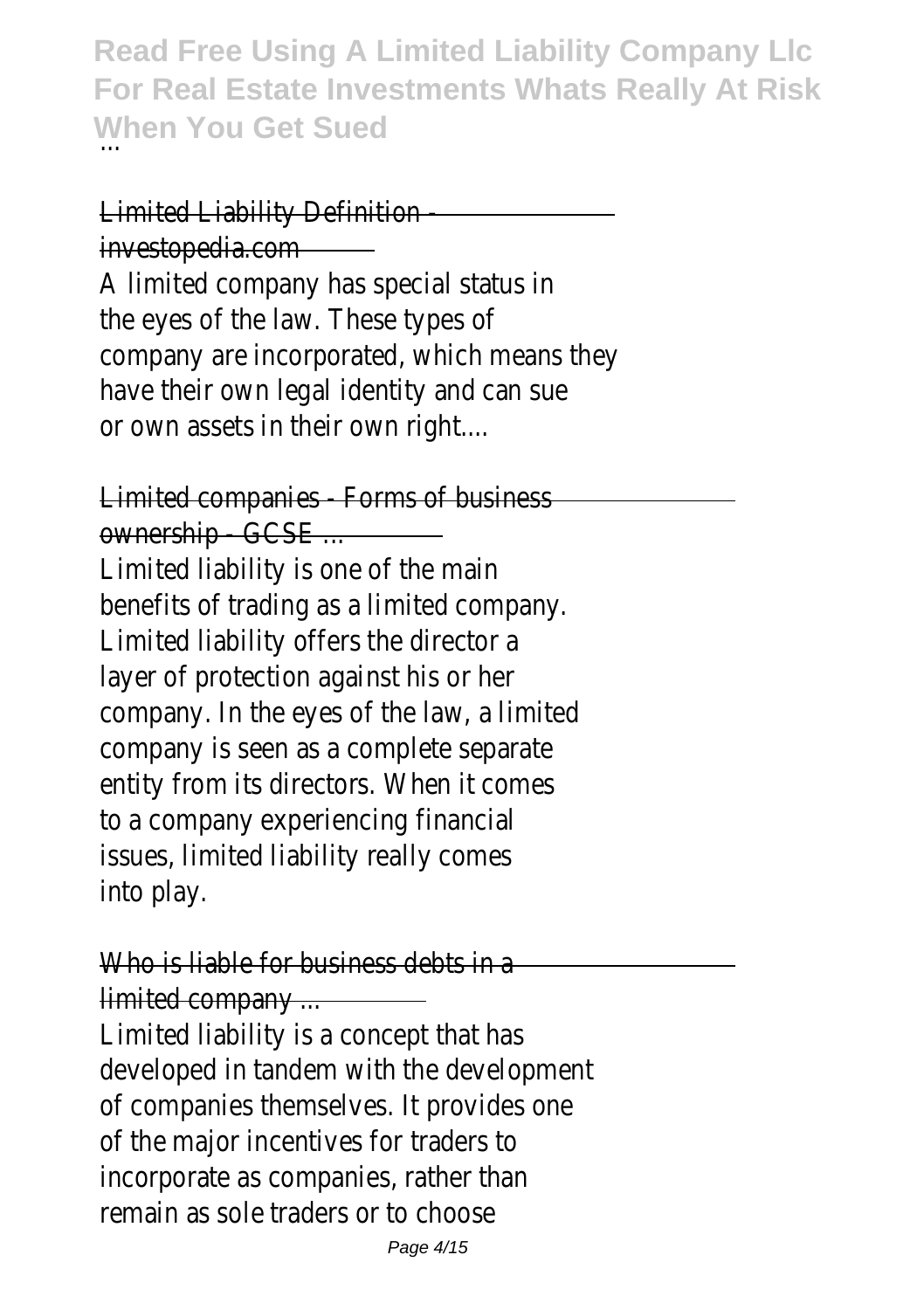**Read Free Using A Limited Liability Company Llc For Real Estate Investments Whats Really At Risk** partnerships as the legal corporate vehicle.

The Impact and Abuse of Limited Liability Incorporate a private limited company register it with Companies House and rules on directors, shares, articles of association and telling HMRC about the company

Set up a private limited company: Register your company ...

If you have no immediate plans to use the company's cash you could put it on deposit in a high-interest account or company bond, normally you can secure a higher interest rate by agreeing to tie the funds upon deposit for a specific period of time (30 days, 90 days, 6 months, one year etc.).

How to Manage a Cash Surplus in a Limited Company - Nixon ...

Use a formation agent to register your company; Set up and run a limited liability partnership (LLP) Register a limited partnership; Model articles for private companies limited by shares;

Incorporation and names - GOV.UK Limited liability companies require you to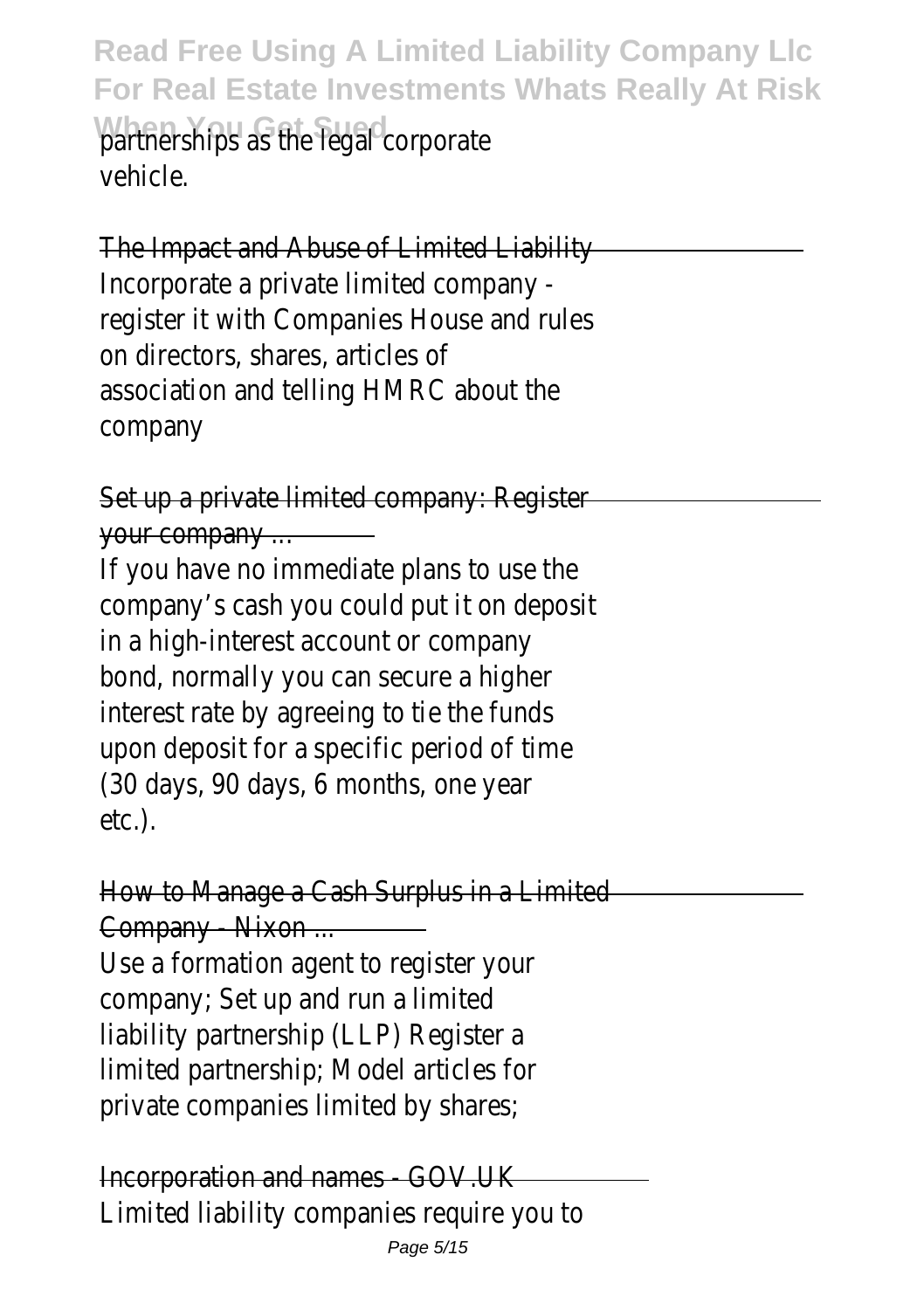**When You Get Sued** keep careful records, and you must separate the company's finances from your personal finances. This may require a separate bank account. You may also be required to pay an annual tax; in Delaware, for example, the annual tax is \$300 per year.

#### Limited Liability Companies: LLCs for Beginners

A limited company (LC) is a general term for a type of business organization wherein owners' assets and income are separate and distinct from the company's assets and income—known as limited...

Limited Company (LC) Definition A limited liability company is one option a business has when it is choosing its legal structure, alongside other options like S corporations and sole proprietorships. The characteristics of the limited liability company include limited liability for the owners' assets—their liability is limited to their investment in the business.

Limited Liability Company: What Is It? The limited liability concept is applicable for all business types except the sole proprietorship. A sole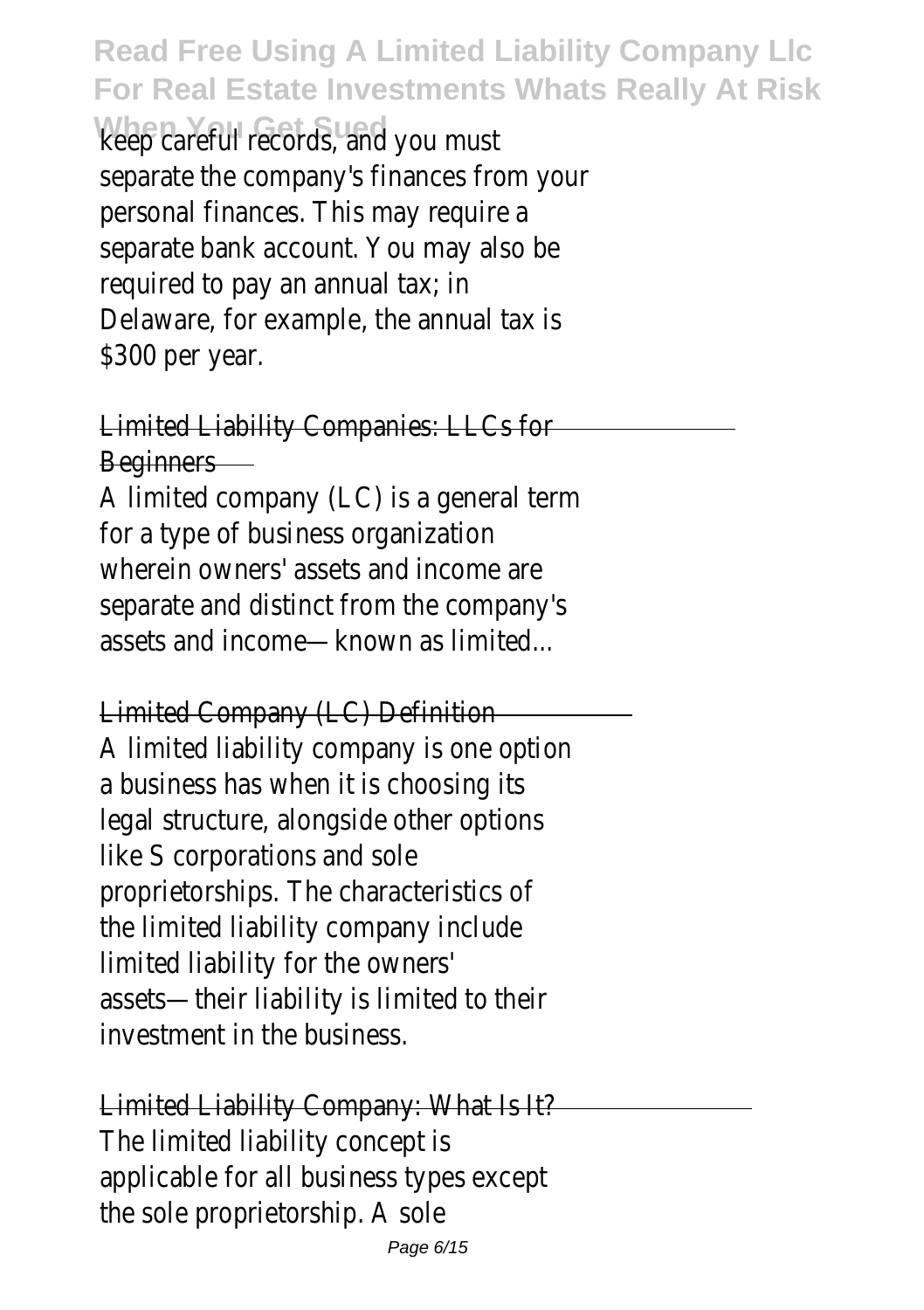proprietorship doesn't separate the owner from the business, so the business' liability is the owner's, with no limits. That's why most businesses prefer to limit their liability by forming a corporation, LLC, or partnership.

What Does Limited Liability Mean? A limited liability company (LLC) is the US-specific form of a private limited company.It is a business structure that can combine the pass-through taxation of a partnership or sole proprietorship with the limited liability of a corporation. An LLC is not a corporation under state law; it is a legal form of a company that provides limited liability to its owners in many jurisdictions.

Limited liability company - Wikipedia Using the word 'Limited' or 'Ltd' is just one of the many company name rules that you must adhere to when choosing a company name. Some of these rules relate to the uniqueness of a company name, whilst other rules prohibit the use of offensive or 'sensitive' words and expressions. 'Limited' should not be used in trading names

Do I have to use 'limited' in my company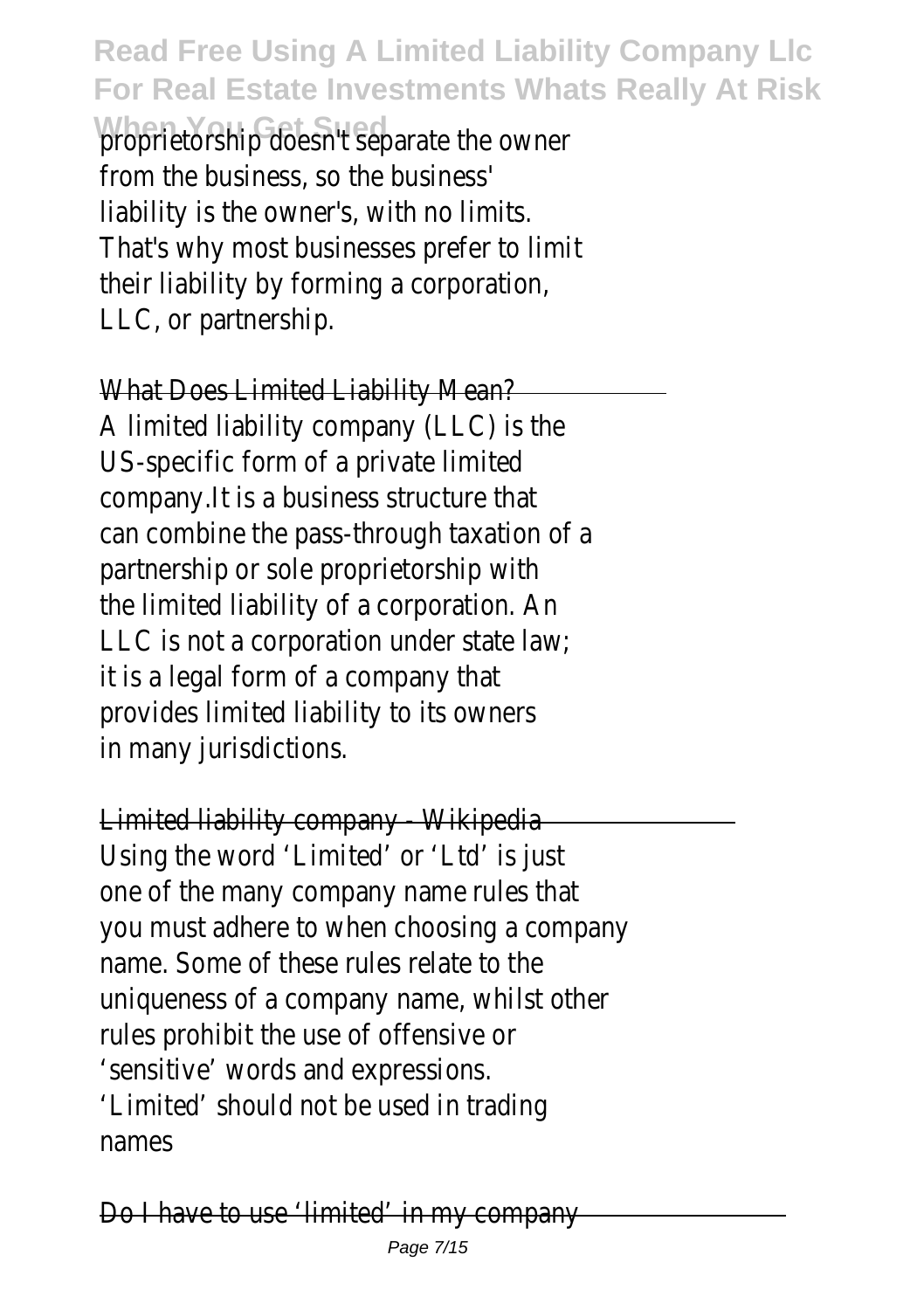Limited Liability Company Definition: A form of business organization with the liability-shield advantages of a corporation and the flexibility and tax pass-through advantages of a partnership Many...

LLC Books and Records (Texas Limited Liability Company) Forming an LLC (Limited Liability Company) What is an LLC ? - Limited Liability Company Buying Rental Property with a Limited Liability Company (LLC) LLC for Dummies (LLC Simplified in Easy Terms!) How to Start an LLC - In three simple steps LLCs | Advantages and Disadvantages The Difference Between an LLC and S Corp | Mark J Kohler Corporate Kit - What's Inside What to Do AFTER You Form an LLC - 6 Steps You Must Take What is a Limited Liability Company or LLC? - LLC.com What is an LLC? | Limited Liability Companies Explained How to Legally Start a Business - 8 Steps How to Buy a Car in an LLC Tax Benefits of LLC vs. Sole Proprietor vs. S-corp - How does the LLC save taxes? - LLC vs Sole Proprietor: Which is best for YOUR business? Single Member LLC Mistakes You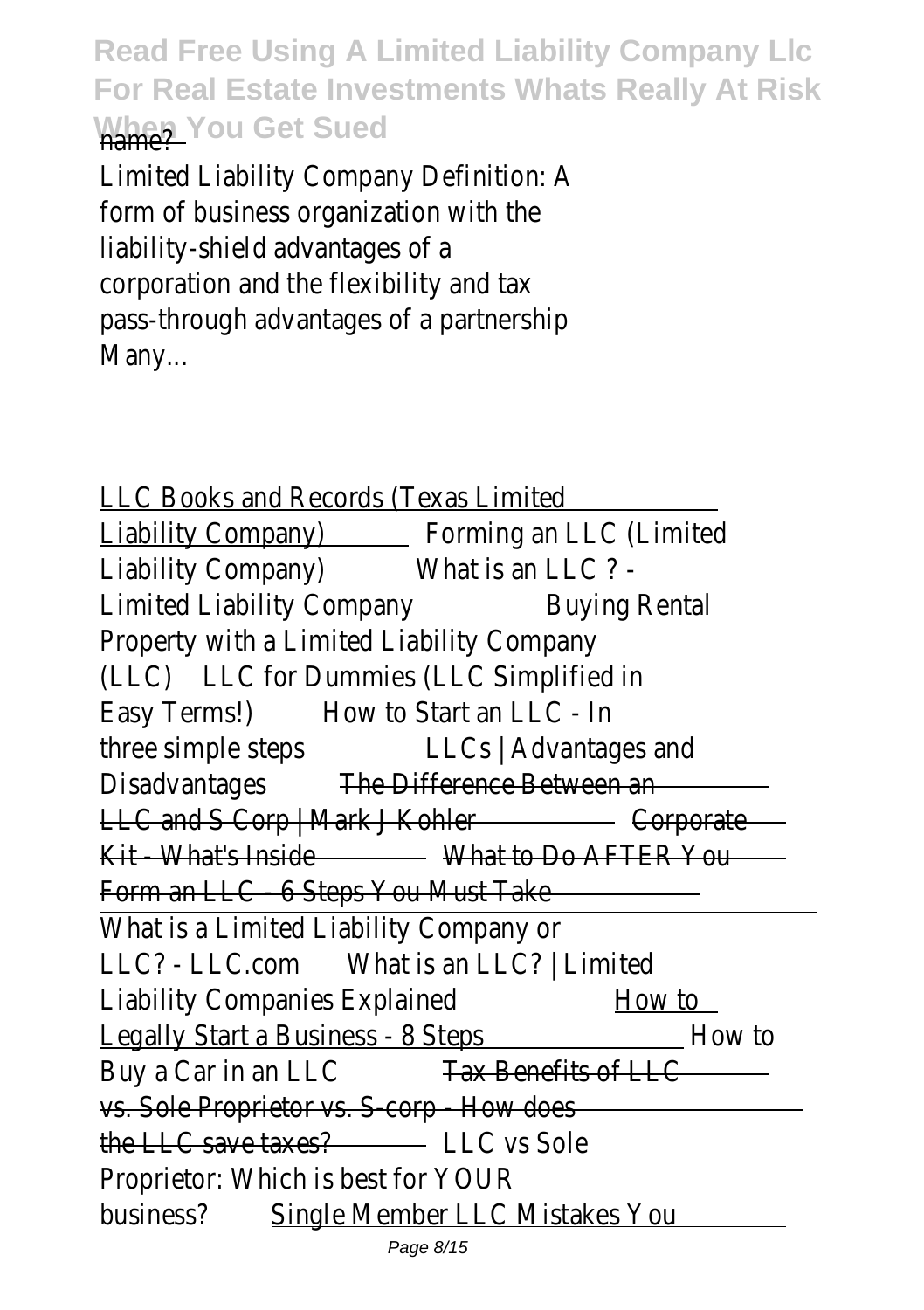**Should Avoid <sup>et</sup>4 Biggies** How to Transfer Your Property Into an LLC LLC vs S-Corp -What You Need to Know - Should You Get an LLC For Your Real Estate Business? 2 Record Keeping Tips for Small Business Owners Tax Difference between LLC and S-Corp - LLC vs. S Corporation explanation (FREELANCE TAX \u0026 1099 Tax) What Are the Record-keeping Requirements for an  $11C?$ 

[2] Should A Band Form An LLC (Limited Liability Company) How to File an LLC in Texas. Tax Benefits of using an LLC in Real Estate Investing | Eric Freeman, Beach Fleischman Corporations and limited liability | Taxes | Finance \u0026 Capital Markets | Khan Academy – How to Set Up an LLC for your Author Business | Career Author Tips for Self-Publishing and Beyond! How to Do the Accounting for an LLC (2020) Advantages of LLC (Why You Should Form an LLC) Using A Limited Liability Company Check what a private limited company is ; How you set up your business depends on what sort of work you do. It can also affect the way you pay tax and get funding.

Set up a limited company: step by step GOV.UK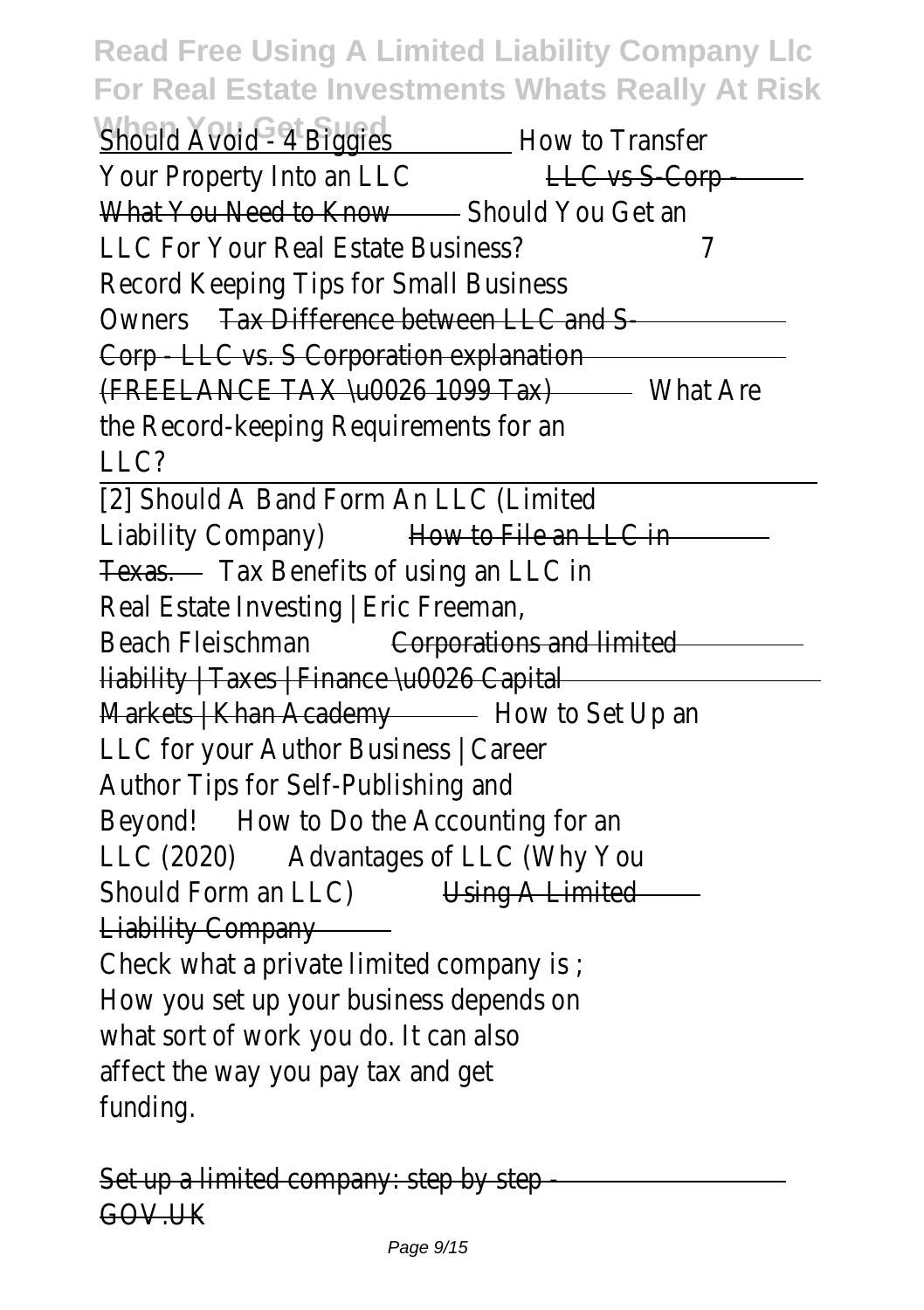**When You Get Sued** A limited liability company (LLC) is a business structure in the United States whereby the owners are not personally liable for the company's debts or liabilities. Limited liability companies are...

Limited Liability Company (LLC) Definition Because a limited company is a distinct entity from its owners, it may be a little easier for a company to secure business loans and investment. A limited company may benefit from tax advantages....

What does it mean to be a 'limited' company? - Companies House In addition, limited liability companies have become the preferred vehicle for creating bankruptcy remote entities in many financing transactions, which may also feature mezzanine financing arrangements in which the equity interests in the limited liability company is the mezzanine secured party's primary collateral.

Using Limited Liability Company Interests and Limited ... Limited liability is a type of legal structure for an organization where a corporate loss will not exceed the amount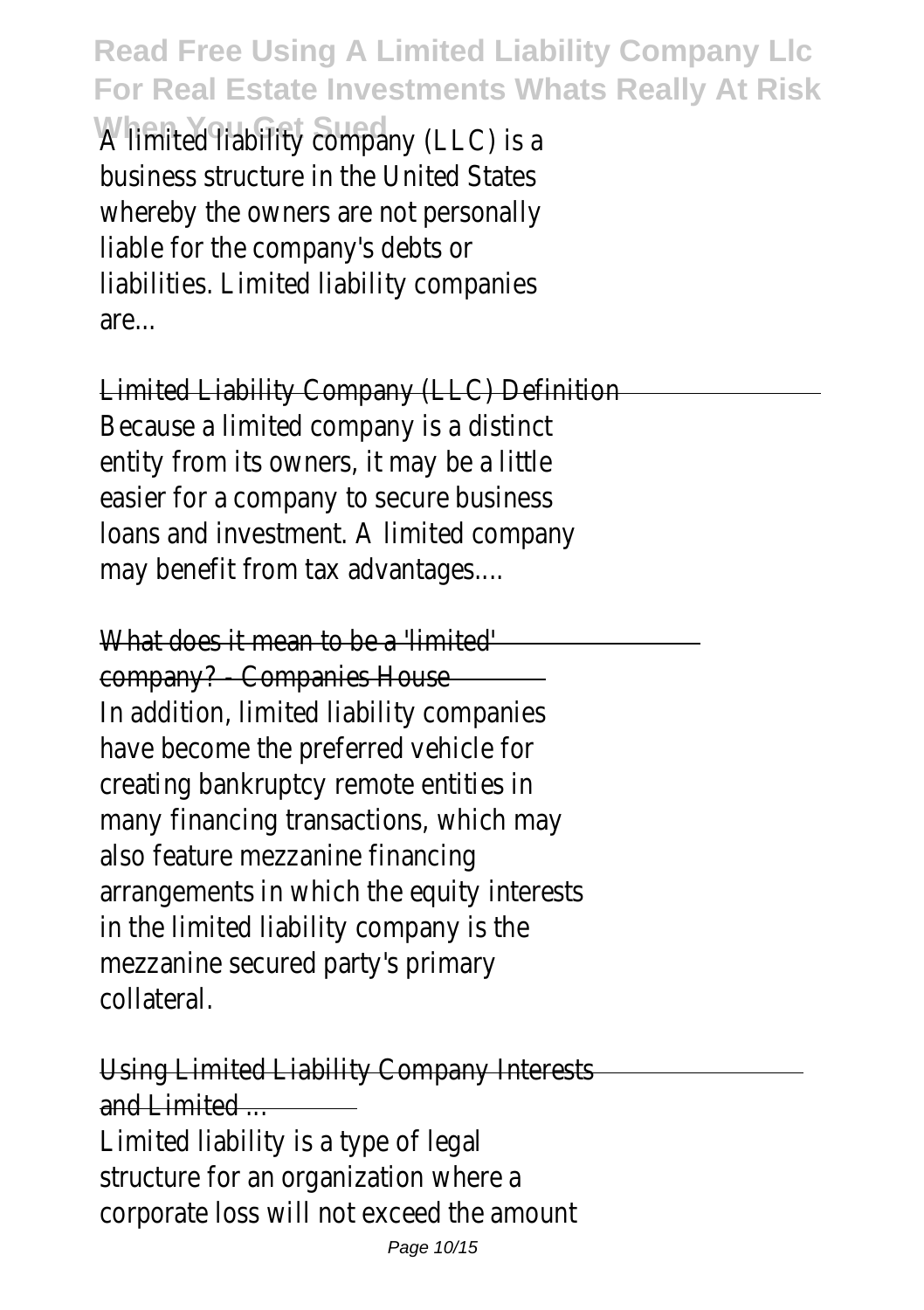**Read Free Using A Limited Liability Company Llc For Real Estate Investments Whats Really At Risk When You Get Sued** invested in a partnership or limited liability company (LLC). In other words

...

Limited Liability Definition investopedia.com

A limited company has special status in the eyes of the law. These types of company are incorporated, which means they have their own legal identity and can sue or own assets in their own right....

Limited companies - Forms of business ownership - GCSE ...

Limited liability is one of the main benefits of trading as a limited company. Limited liability offers the director a layer of protection against his or her company. In the eyes of the law, a limited company is seen as a complete separate entity from its directors. When it comes to a company experiencing financial issues, limited liability really comes into play.

Who is liable for business debts in a limited company ... Limited liability is a concept that has developed in tandem with the development of companies themselves. It provides one of the major incentives for traders to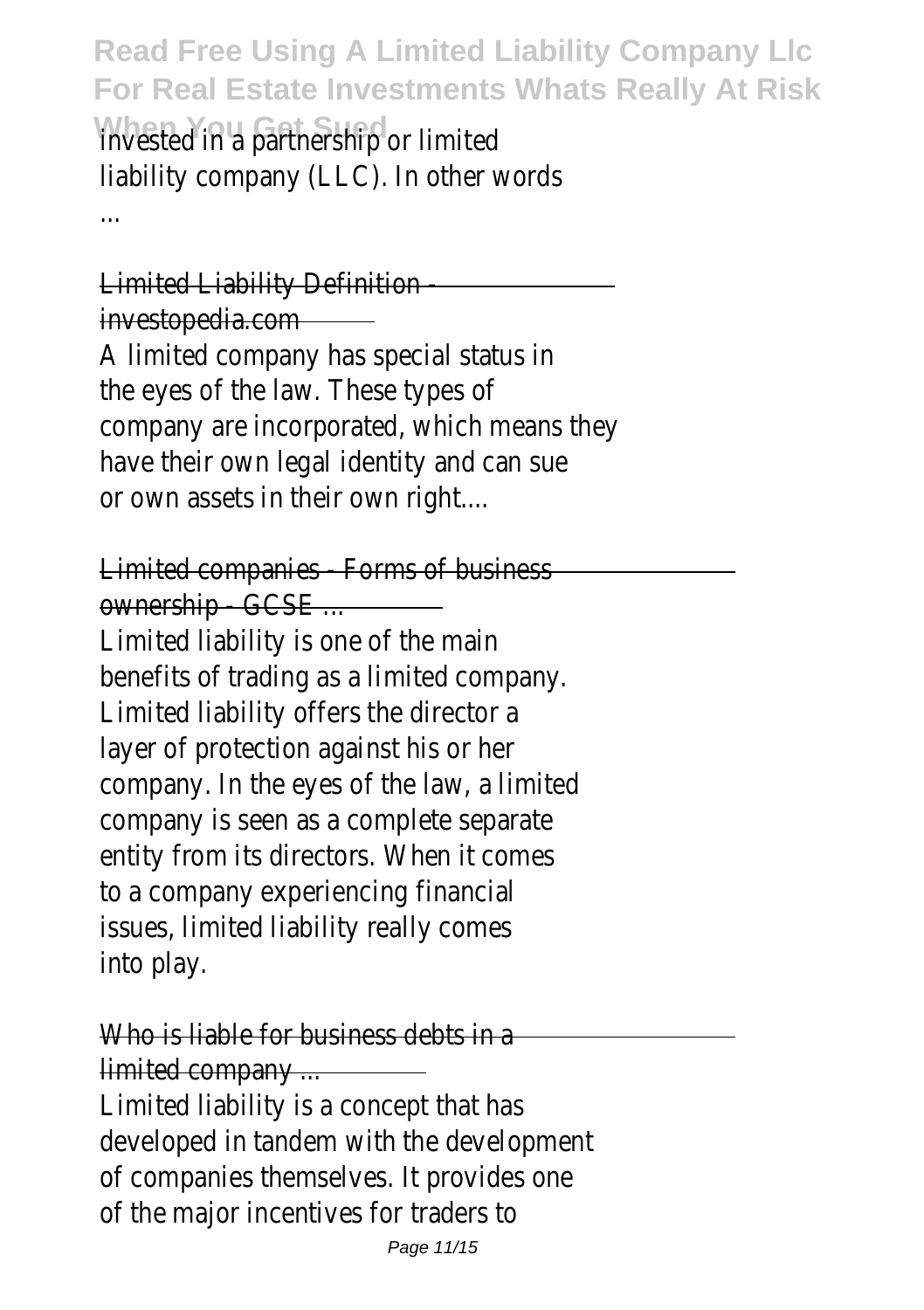**Incorporate as companies, rather than** remain as sole traders or to choose partnerships as the legal corporate vehicle.

The Impact and Abuse of Limited Liability Incorporate a private limited company register it with Companies House and rules on directors, shares, articles of association and telling HMRC about the company

Set up a private limited company: Register your company ...

If you have no immediate plans to use the company's cash you could put it on deposit in a high-interest account or company bond, normally you can secure a higher interest rate by agreeing to tie the funds upon deposit for a specific period of time (30 days, 90 days, 6 months, one year etc.).

How to Manage a Cash Surplus in a Limited Company - Nixon ... Use a formation agent to register your company; Set up and run a limited liability partnership (LLP) Register a limited partnership; Model articles for private companies limited by shares;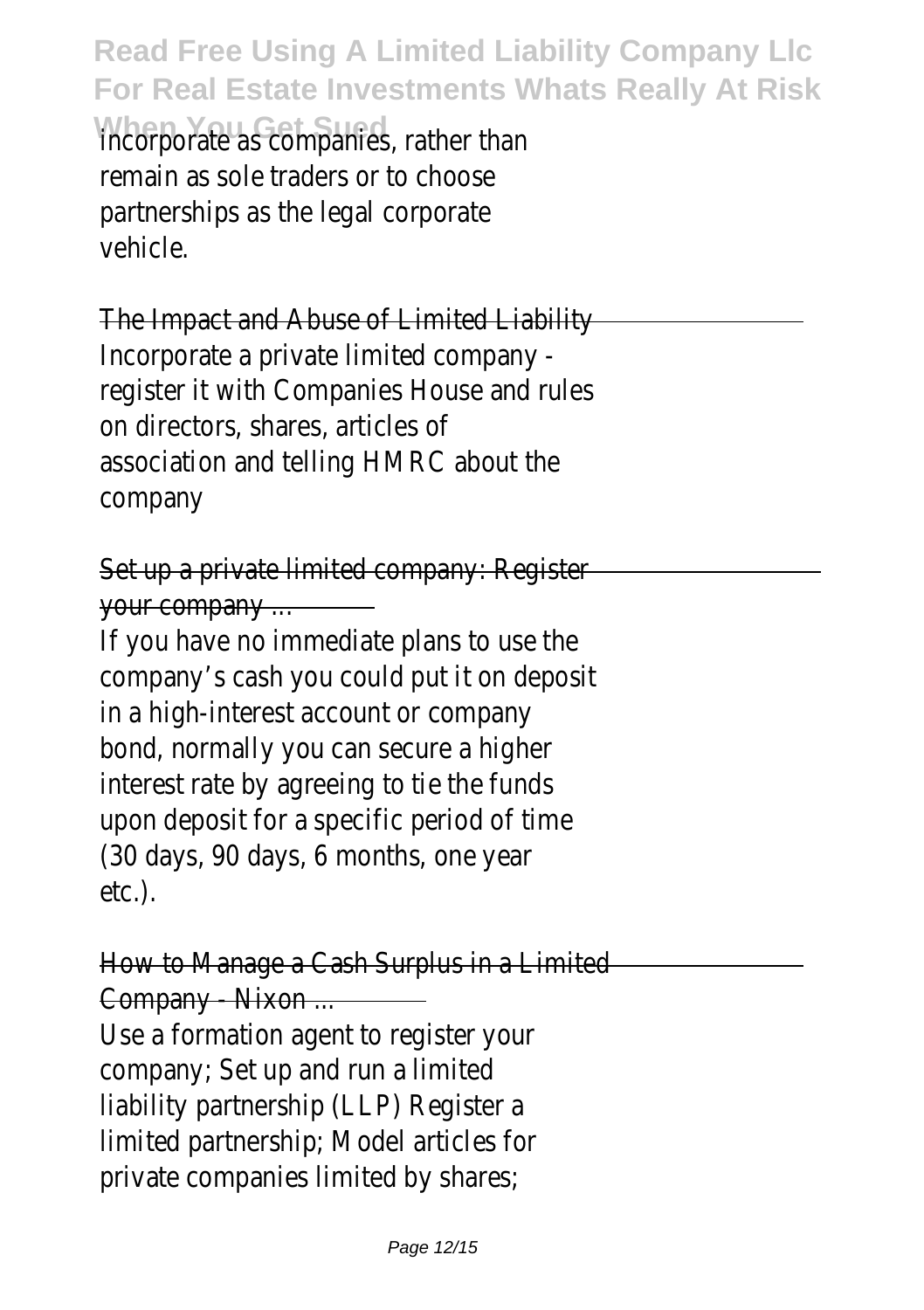**Wheelporation and names - GOV.UK** Limited liability companies require you to keep careful records, and you must separate the company's finances from your personal finances. This may require a separate bank account. You may also be required to pay an annual tax; in Delaware, for example, the annual tax is \$300 per year.

#### Limited Liability Companies: LLCs for Beginners

A limited company (LC) is a general term for a type of business organization wherein owners' assets and income are separate and distinct from the company's assets and income—known as limited...

Limited Company (LC) Definition A limited liability company is one option a business has when it is choosing its legal structure, alongside other options like S corporations and sole proprietorships. The characteristics of the limited liability company include limited liability for the owners' assets—their liability is limited to their investment in the business.

Limited Liability Company: What Is It? The limited liability concept is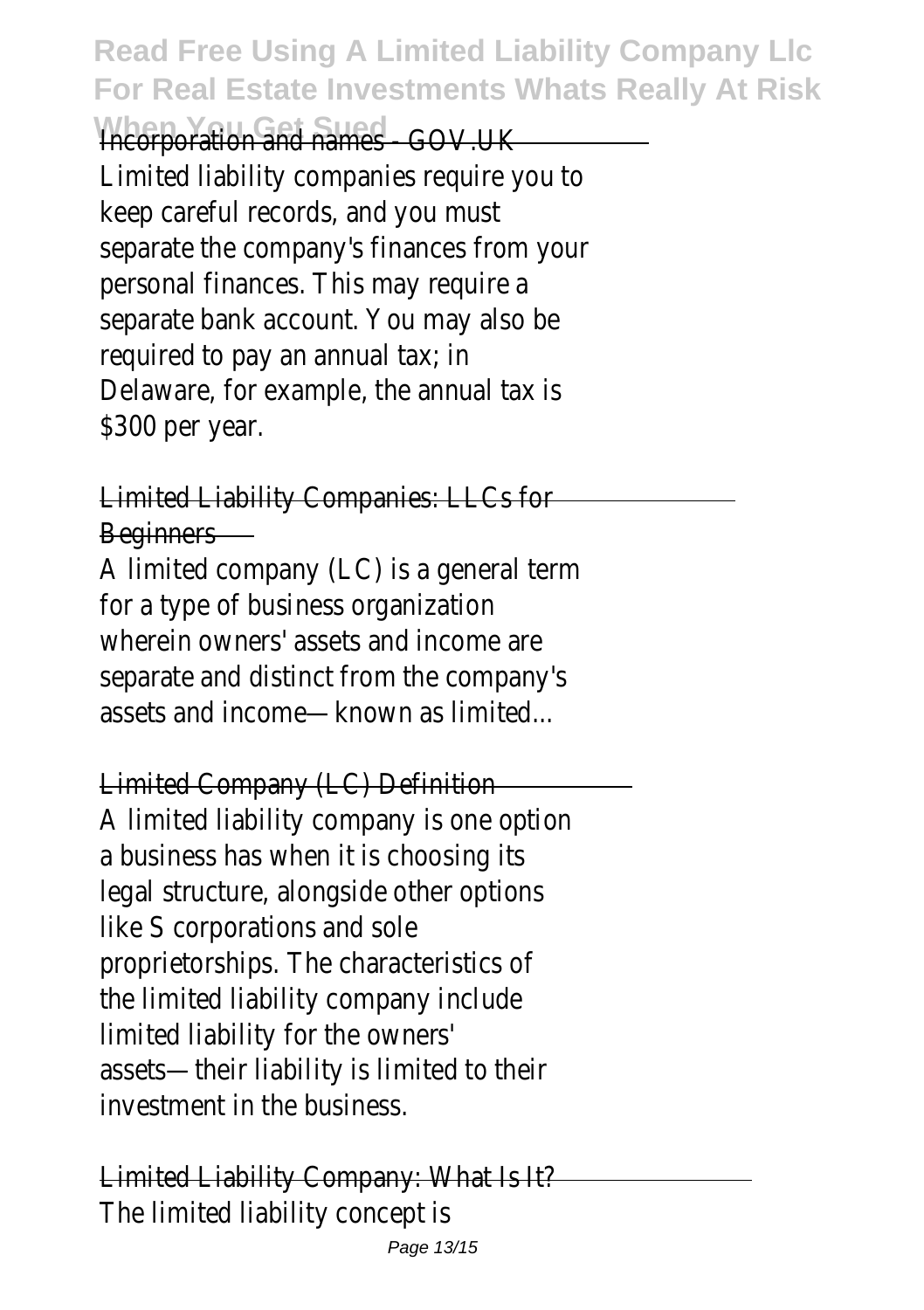applicable for all business types except the sole proprietorship. A sole proprietorship doesn't separate the owner from the business, so the business' liability is the owner's, with no limits. That's why most businesses prefer to limit their liability by forming a corporation, LLC, or partnership.

What Does Limited Liability Mean? A limited liability company (LLC) is the US-specific form of a private limited company.It is a business structure that can combine the pass-through taxation of a partnership or sole proprietorship with the limited liability of a corporation. An LLC is not a corporation under state law; it is a legal form of a company that provides limited liability to its owners in many jurisdictions.

Limited liability company - Wikipedia Using the word 'Limited' or 'Ltd' is just one of the many company name rules that you must adhere to when choosing a company name. Some of these rules relate to the uniqueness of a company name, whilst other rules prohibit the use of offensive or 'sensitive' words and expressions. 'Limited' should not be used in trading names